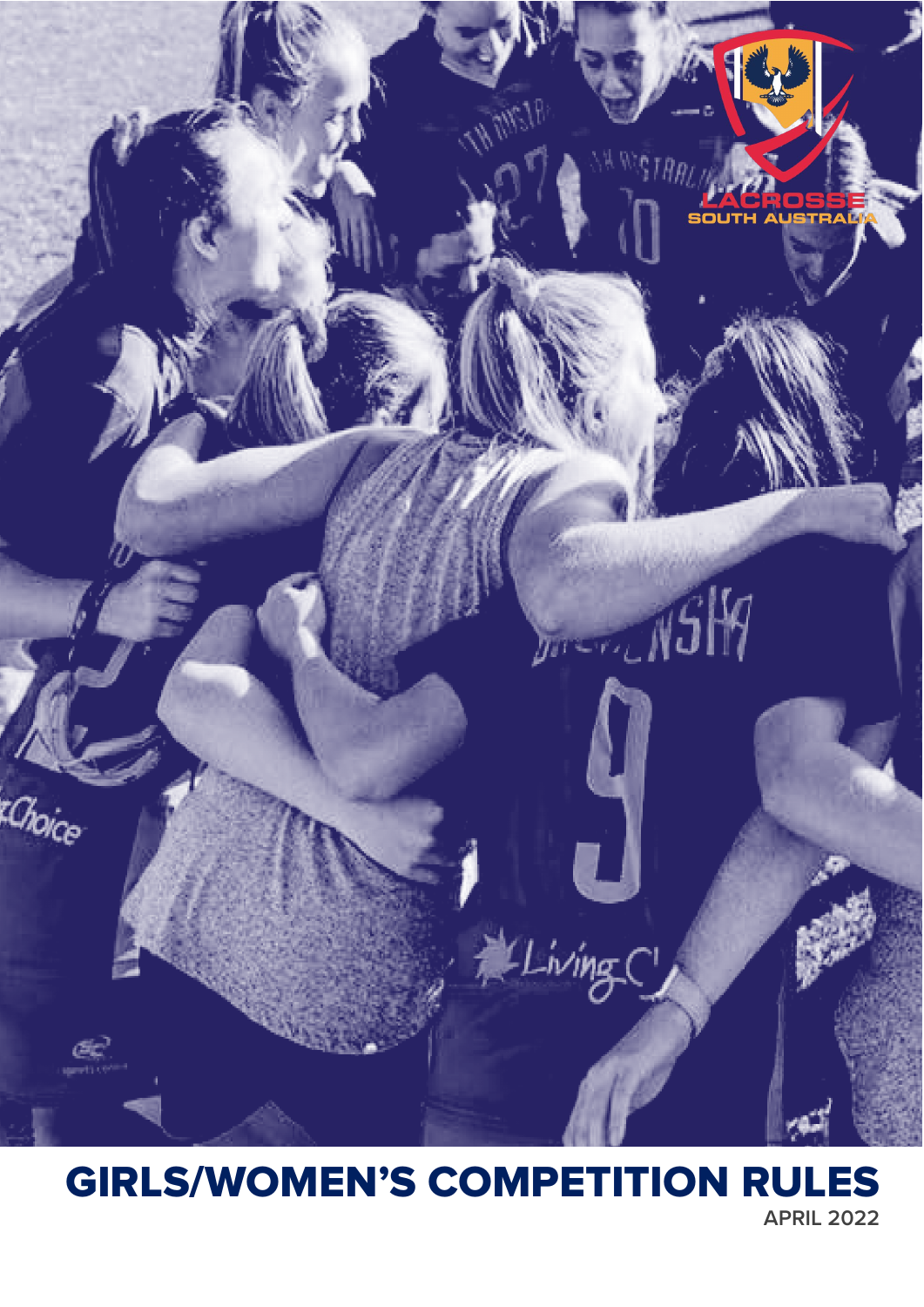

## GIRLS/WOMEN'S COMPETITION RULES

**APRIL 2022**

For Playing Rules please refer to World Lacrosse (WL) Women's Official Rule Book for Women's Lacrosse and Memorandum.

#### Women's Rule Book [Women's Memorandum](https://d13mgad1aost97.cloudfront.net/2021/02/RULES-MEMORANDUM-Womens-Lacrosse-2021-01-24.pdf)

### VARIATION TO WL WOMEN'S OFFICIAL RULE BOOK

| <b>WL RULE</b>                                                                                                                                                                                                                                                                                                                                                                                                                                                                                                                                                                           | <b>LSA VARIATION</b>                                                                                                                                                                                                                                                                                                                                                                                                                                                                                                                                                                                                                                                                                                                                                                                                                                                                                                                                                                                                                                                                                       |
|------------------------------------------------------------------------------------------------------------------------------------------------------------------------------------------------------------------------------------------------------------------------------------------------------------------------------------------------------------------------------------------------------------------------------------------------------------------------------------------------------------------------------------------------------------------------------------------|------------------------------------------------------------------------------------------------------------------------------------------------------------------------------------------------------------------------------------------------------------------------------------------------------------------------------------------------------------------------------------------------------------------------------------------------------------------------------------------------------------------------------------------------------------------------------------------------------------------------------------------------------------------------------------------------------------------------------------------------------------------------------------------------------------------------------------------------------------------------------------------------------------------------------------------------------------------------------------------------------------------------------------------------------------------------------------------------------------|
| <b>RULE 5: TEAMS</b><br>A game is played between two teams. For WL<br>events, a roster of eighteen (18) players<br>constitutes a full team; eight (8) are substitutes.<br>Any number of players up to ten (10) are permitted<br>on the field at the same time. One of the 10 players<br>on each team may be a goalkeeper. If a team<br>chooses to play without a goalkeeper, an<br>unprotected field player/the 'deputy' may only<br>enter the goal circle according to the criteria in<br>Rule 18.A.4 and must never enter the goal circle to<br>defend a shot. (Rule 24: Definitions). | In women's senior field lacrosse matches the<br>number of<br>players<br>maximum<br>(including<br>substitutes) in a team shall be 14 (but may vary for<br>national or international matches) except the<br>lowest senior grade of a Club which shall have a<br>maximum of 23 players. The minimum number of<br>players for State League competition shall be 10.<br>(refer to Lacrosse SA bylaw 3.7.1).<br>The minimum number of players for all other<br>divisions/grades shall be 8.<br>Please note that the minimum number of players<br>is the minimum number of players to start the<br>game. Should player numbers fall below this<br>during the game, it is the responsibility of the<br>coach/team to decide to continue or forfeit the<br>game.<br>If teams fail to meet the minimum number of<br>the<br>of<br>the<br>players<br>at<br>commencement<br>programmed time, the officials must start the<br>clock at the programmed time and provide 10<br>minutes to the team with less than the minimum<br>number of players to meet minimum numbers. If<br>after 10 minutes minimum numbers are not |
| 10.B. The timer will:<br>c. Time the 10 minutes break between the<br>1 <sup>1</sup>                                                                                                                                                                                                                                                                                                                                                                                                                                                                                                      | reached, the team with less than the minimum<br>numbers shall forfeit the game.<br>10.B. The timer will:<br>c. Time the 5 minutes break between the<br>1 <sub>1</sub>                                                                                                                                                                                                                                                                                                                                                                                                                                                                                                                                                                                                                                                                                                                                                                                                                                                                                                                                      |
| second and third quarters.<br><b>RULE 11: DURATION OF PLAY</b><br>11.B. The horn indicates the end of time in each<br>quarter and overtime period. Teams will change<br>ends after quarters 1, 2 & 3. Quarter breaks may<br>not exceed 2 minutes and half time may not<br>exceed 10 minutes.                                                                                                                                                                                                                                                                                             | second and third quarters.<br>11.B - Quarter break must not exceed 2 minutes<br>and half time must not exceed 5 minutes                                                                                                                                                                                                                                                                                                                                                                                                                                                                                                                                                                                                                                                                                                                                                                                                                                                                                                                                                                                    |
| <b>RULE 14: SCORING</b><br>В.<br>A player who scores a goal must immediately drop<br>her Crosse, or hand her Crosse to the nearest<br>umpire to allow the umpire to confirm it is legal. A<br>player must not adjust the thongs of her Crosse<br>after an umpire requests to inspect her Crosse.                                                                                                                                                                                                                                                                                         | A player who scores a goal is not required to<br>drop their crosse or hand her crosse to the<br>nearest umpire following a goal.                                                                                                                                                                                                                                                                                                                                                                                                                                                                                                                                                                                                                                                                                                                                                                                                                                                                                                                                                                           |